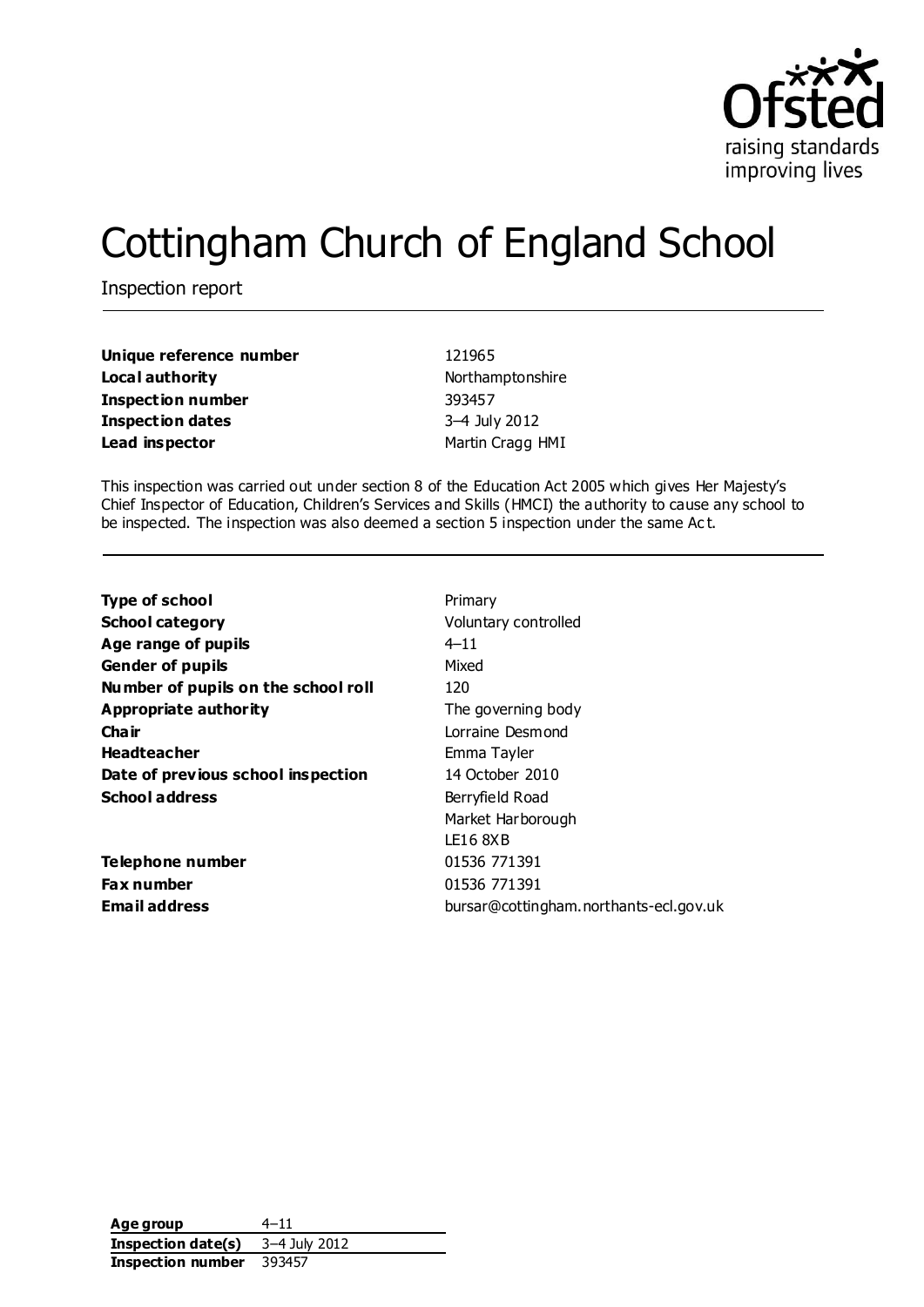

You can use Parent View to give Ofsted your opinion on your child's school. Ofsted will use the information parents and carers provide when deciding which schools to inspect and when.

You can also use Parent View to find out what other parents and carers think about schools in England. You can visit [www.parentview.ofsted.gov.uk,](http://www.parentview.ofsted.gov.uk/) or look for the link on the main Ofsted website: [www.ofsted.gov.uk](http://www.ofsted.gov.uk/)

The Office for Standards in Education, Children's Services and Skills (Ofsted) regulates and inspects to achieve excellence in the care of children and young people, and in education and skills for learners of all ages. It regulates and inspects childcare and children's social care, and inspects the Children and Family Court Advisory Support Service (Cafcass), schools, colleges, initial teacher training, work-based learning and skills training, adult and community learning, and education and training in prisons and other secure establishments. It assesses council children's services, and inspects services for looked after children, safeguarding and child protection.

Further copies of this report are obtainable from the school. Under the Education Act 2005, the school must provide a copy of this report free of charge to certain categories of people. A charge not exceeding the full cost of reproduction may be made for any other copies supplied.

If you would like a copy of this document in a different format, such as large print or Braille, please telephone 0300 123 4234, or email enquiries@ofsted.gov.uk.

You may copy all or parts of this document for non-commercial educational purposes, as long as you give details of the source and date of publication and do not alter the information in any way.

To receive regular email alerts about new publications, including survey reports and school inspection reports, please visit our website and go to 'Subscribe'.

Piccadilly Gate Store St **Manchester** M1 2WD

T: 0300 123 4234 Textphone: 0161 618 8524 E: enquiries@ofsted.gov.uk W: www.ofsted.gov.uk



© Crown copyright 2012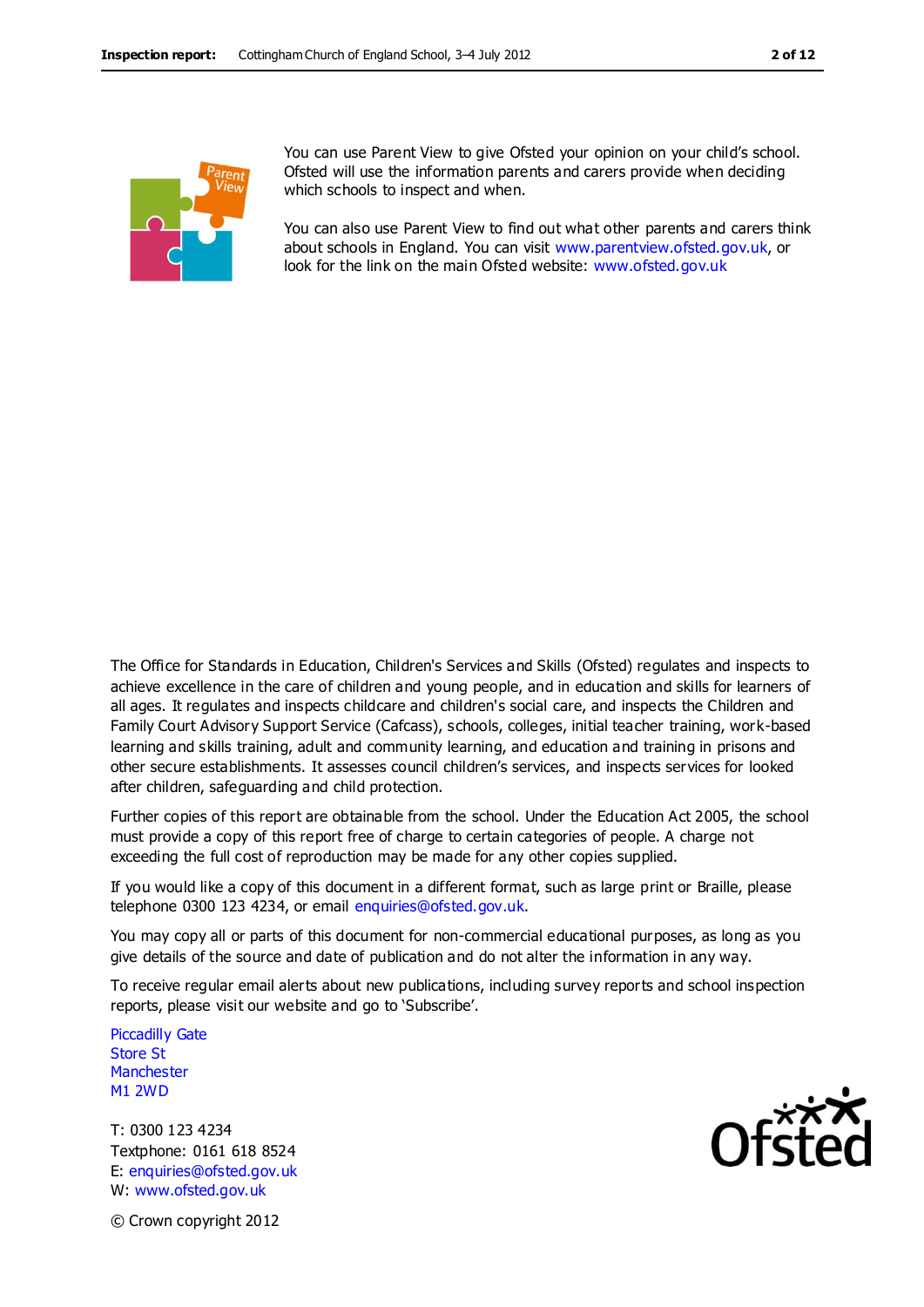# **Introduction**

Inspection team

Martin Cragg **Her Majesty's Inspector** 

This inspection was carried out with one days' notice. The inspector observed 10 lessons taught by five teachers. He held meetings with parents and carers, groups of pupils, governors and staff. The inspector took account of the responses to the online Parent View survey in planning the inspection. He observed the school's work, and looked at the school's improvement plan, self-evaluation, information on pupils' progress, attendance and behaviour records.

# **Information about the school**

The school is smaller than the average primary school. A smaller proportion of pupils than average are known to be eligible for free school meals. Most pupils are from White British backgrounds and very few speak English as an additional language. The proportion of disabled pupils and those who have special educational needs supported at school action plus or through a statement of special educational needs is below average. A higher than average number of pupils join or leave the school during the year. The school meets the government's current floor standards, which determine its minimum expectations for pupils' attainment and progress.

A privately-operated breakfast club uses school premises and was not visited as part of this inspection.

At the time of its last inspection, the school was judged to require special measures.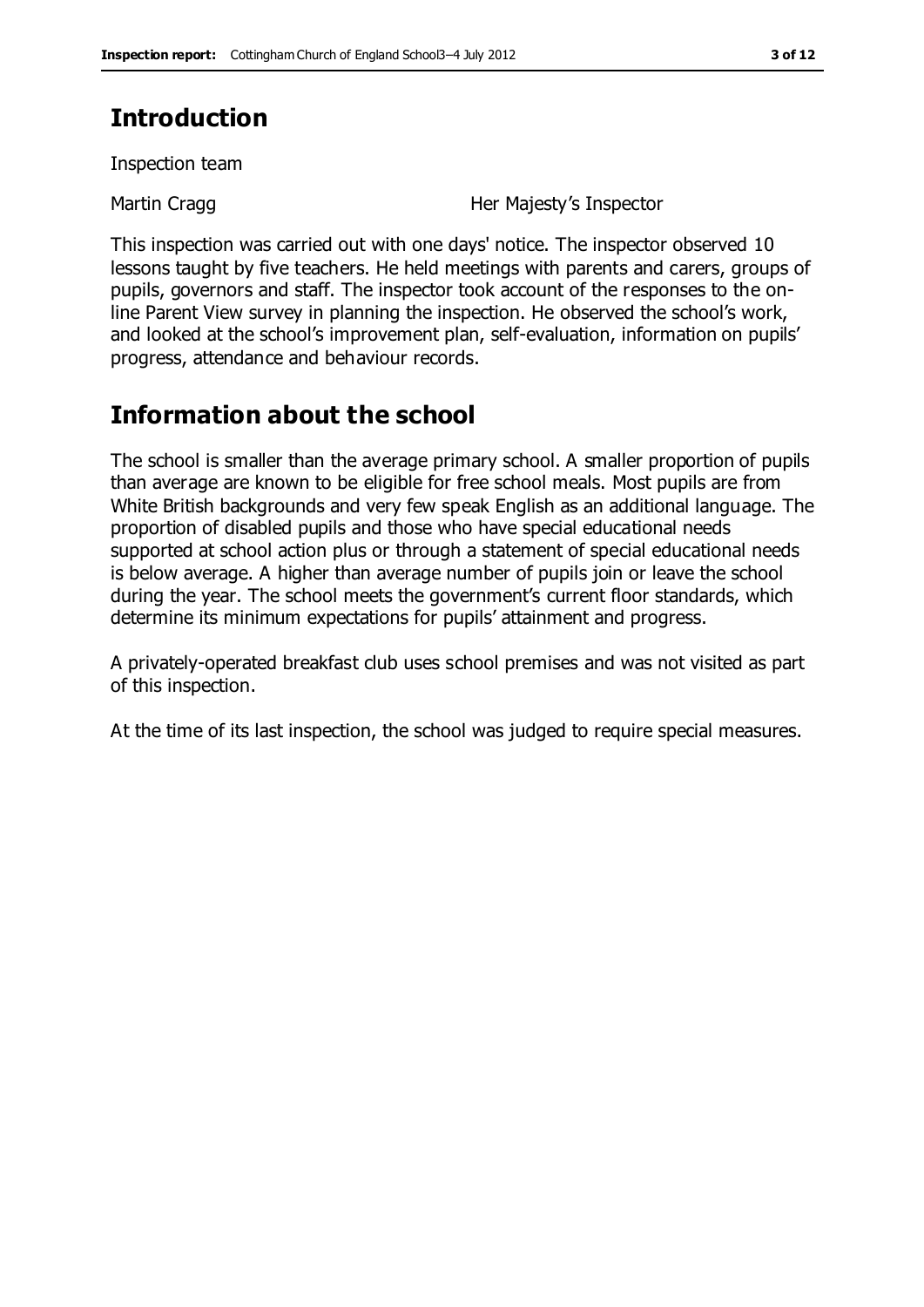# **Inspection judgements**

| <b>Overall effectiveness</b>     |   |
|----------------------------------|---|
|                                  |   |
| <b>Achievement of pupils</b>     |   |
| <b>Quality of teaching</b>       |   |
| Behaviour and safety of pupils   |   |
| <b>Leadership and management</b> | З |

## **Key findings**

- The school has improved markedly and now provides a satisfactory education for its pupils. It is not good because inconsistencies in teaching mean that pupils do not make consistently good progress in their learning. There are also issues in the development of writing skills, including in the Reception class. In accordance with section 13 (4) of the Education Act 2005, Her Majesty's Chief Inspector is of the opinion that the school no longer requires special measures. Schools whose overall effectiveness is judged satisfactory may receive a monitoring visit by an Ofsted inspector before their next section 5 inspection.
- Pupils' achievement is satisfactory. They make satisfactory progress from their starting points and an increasing proportion now make good progress. By Year 6, pupils' attainment is above average in reading and mathematics. Their writing is not as strong because pupils are less confident orally and the quality of their handwriting and presentation is variable.
- Teaching is satisfactory. Teachers plan lessons well, match work closely to pupils' abilities and engage their interest. However, not all manage the pace of learning, so that all pupils make similar progress, or use questions effectively to extend their ideas. Teachers mark work well but do not ensure pupils respond to comments.
- Pupils behave well in lessons and around the school. They try hard and cooperate well. Pupils get on well together and are safe in school. They are confident that staff deal effectively with the rare instances of bullying.
- The headteacher has brought about significant change and improvement. Staff and governors know the school's strengths and areas for development well. Middle leaders play a full part in driving improvements. The school has successfully tackled the issues from its last inspection, taking effective action to manage performance, improve teaching and pupils' achievement. It has good capacity to improve further.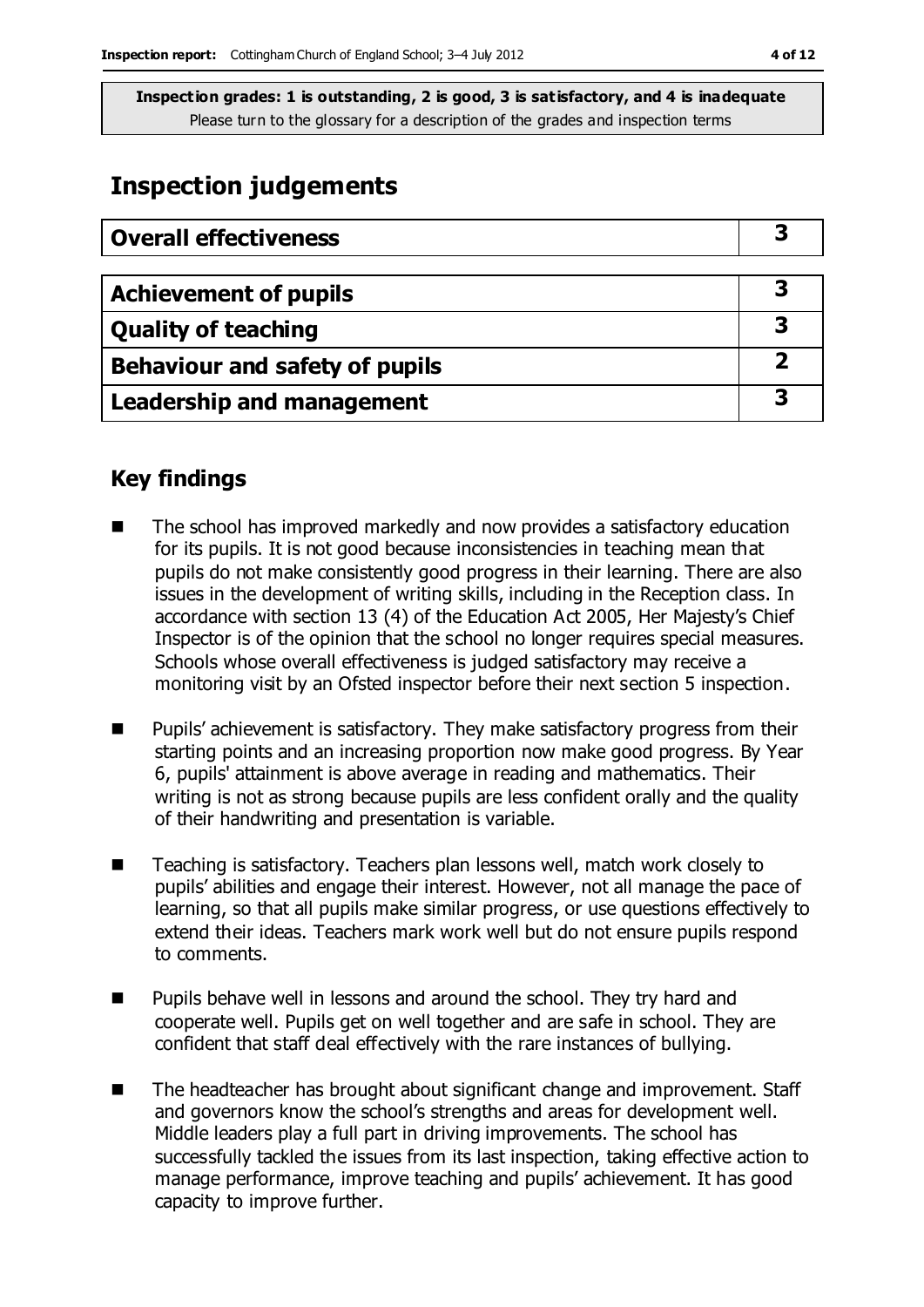### **What does the school need to do to improve further?**

- Raise pupils' attainment further and improve their progress, especially in writing, by:
	- developing pupils' speaking and listening skills so that all can articulate  $\frac{1}{2}$ their ideas clearly
	- providing purposeful and challenging opportunities for writing across the curriculum, including for boys in the Early Years Foundation Stage
	- improving pupils' handwriting and presentation.  $\equiv$
- $\blacksquare$  Improve the quality of teaching so that almost all is good by ensuring that all teachers:
	- manage the pace of pupils' learning so that all make good progress  $\equiv$
	- use questions effectively to develop pupils' understanding and extend their ideas
	- use their marking to encourage pupils to correct errors, practise new skills and respond to guidance.

#### **Main report**

#### **Achievement of pupils**

Children enter the Reception class with knowledge, understanding and skills that broadly match those expected for their age. They settle in quickly and make satisfactory progress in all areas of learning, although boys' writing skills are slower to develop. This is because they are not always challenged to use their writing skills in a range of activities. Nonetheless, most children achieve the early learning goals by the end of their Reception year.

By the end of Year 2, pupils' attainment is above average in reading and mathematics and broadly average in writing. Inspection evidence indicates that the attainment of pupils in Year 6 is an improvement on the broadly average results in National Curriculum tests of the 2011 Year 6 group. Attainment in reading and mathematics is above average and writing broadly average.

Pupils' reading skills develop well and they are confident in using the sounds that letters make (phonics) to help them read unfamiliar words. They also use other strategies, and most correct errors themselves or recognise where the sense of what they read is not clear. Older pupils enjoy choosing books and discuss different genres confidently. Pupils' calculation skills have improved because of regular short mental mathematics challenges. Teachers' strong focus on making clear what is expected in different types of writing has improved attainment but this remains the weakest of the skills. Pupils' handwriting and presentation do not always match the quality of their ideas and composition.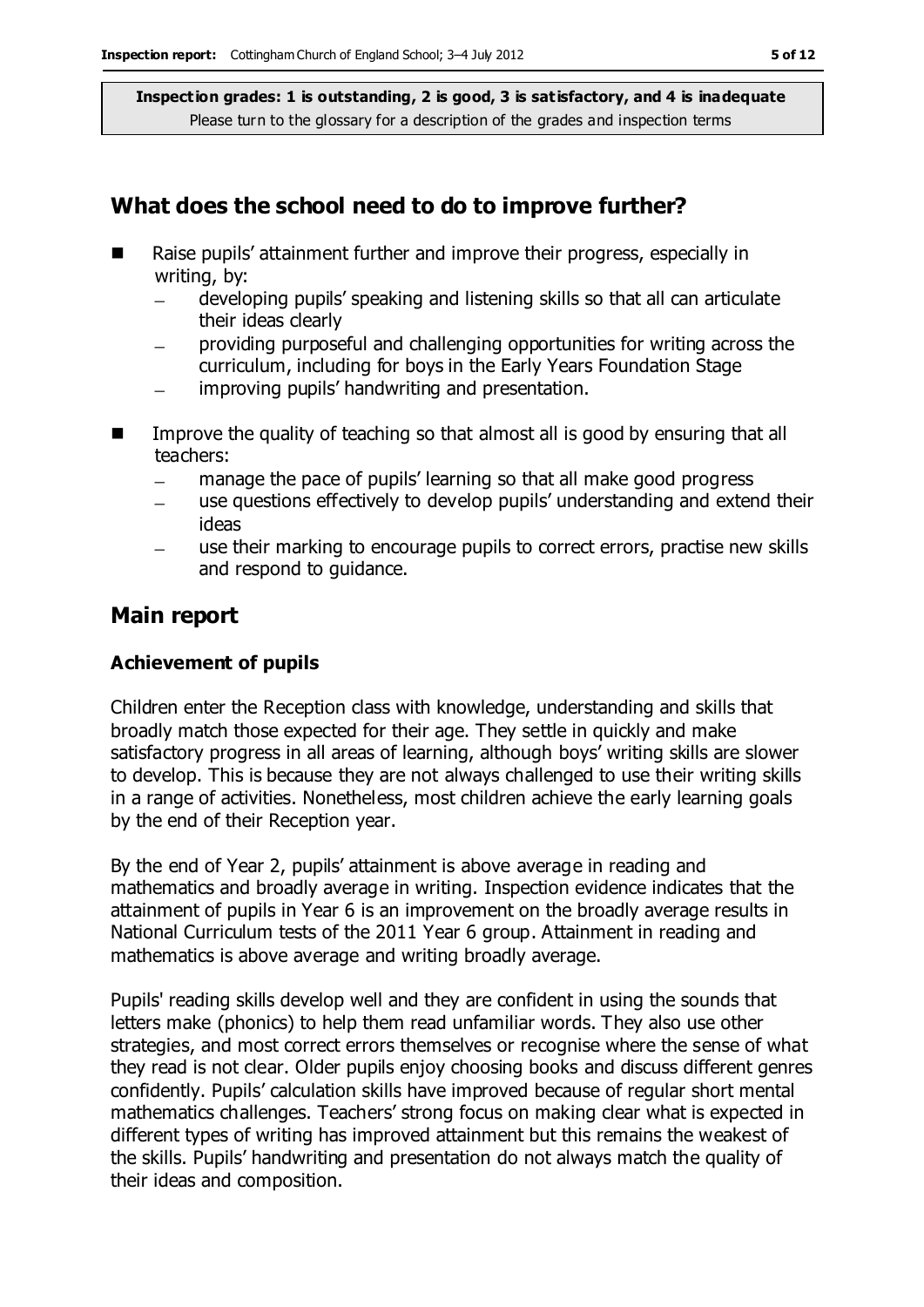Parents and carers are pleased with the progress that their children make. Pupils make at least satisfactory and sometimes good progress in Key Stage 1. Pupils' progress at Key Stage 2 has improved steadily and is now satisfactory overall and good in reading. Disabled pupils and those who have special educational needs make similar progress to their peers and their attainment compares well to similar pupils nationally. Some make accelerated progress in specific skills because of effective interventions delivered individually or in small groups outside lessons. The small number of pupils from different ethnic backgrounds and those who join the school after the start of the year also make progress in line with other pupils.

Throughout the school, pupils enjoy learning and work well in pairs and groups. They particularly enjoy practical tasks and solving problems. For example, Key Stage 1 pupils enjoyed helping to plan how the teacher could share out equipment to classes, practising their skills in division as they did so. Pupils answer teachers' questions willingly. However, their ability to articulate their ideas clearly and at length varies too much and prevents some from explaining what they have learnt both orally and in writing.

#### **Quality of teaching**

Teachers plan lessons carefully and set clear objectives for learning. They match work closely to pupils' differing needs. For example, more able Year 3 and 4 pupils were expected to manage three variables in data and translate these into a bar chart while others managed two sets of data or constructed the bar chart using a template and cubes. In the Early Years Foundation Stage teachers provide a coordinated range of activities with common objectives from which children can choose. Adult-led activities focus well on key concepts. Teachers use real situations well to develop pupils' social, moral and cultural awareness. For example, Years 4 and 5 designed a science experiment to test tooth decay and used drama to discuss the reasons why a character might steal or not.

Teachers use good relationships to encourage pupils and engage them with interesting activities. The best teaching sets high expectations and gives pupils the responsibility to organise themselves and plan their learning. In the best lessons, teachers have a good understanding of when the pace of the lesson may need to slow to ensure that all understand or to move more quickly because pupils are ready to apply their knowledge. However, this is not consistent and some teachers do not manage the pace of learning effectively.

Teachers use a sound range of questions to check pupils' understanding and often give them time to talk with others before answering. However, not all teachers use questioning to help pupils deepen their understanding or develop their ideas. Teachers' marking is thorough and consistent. Teachers identify where pupils have achieved objectives and what they need to do to improve. However, they do not ensure that pupils respond by routinely correcting their own errors, practising new skills or showing that they understand teachers' comments.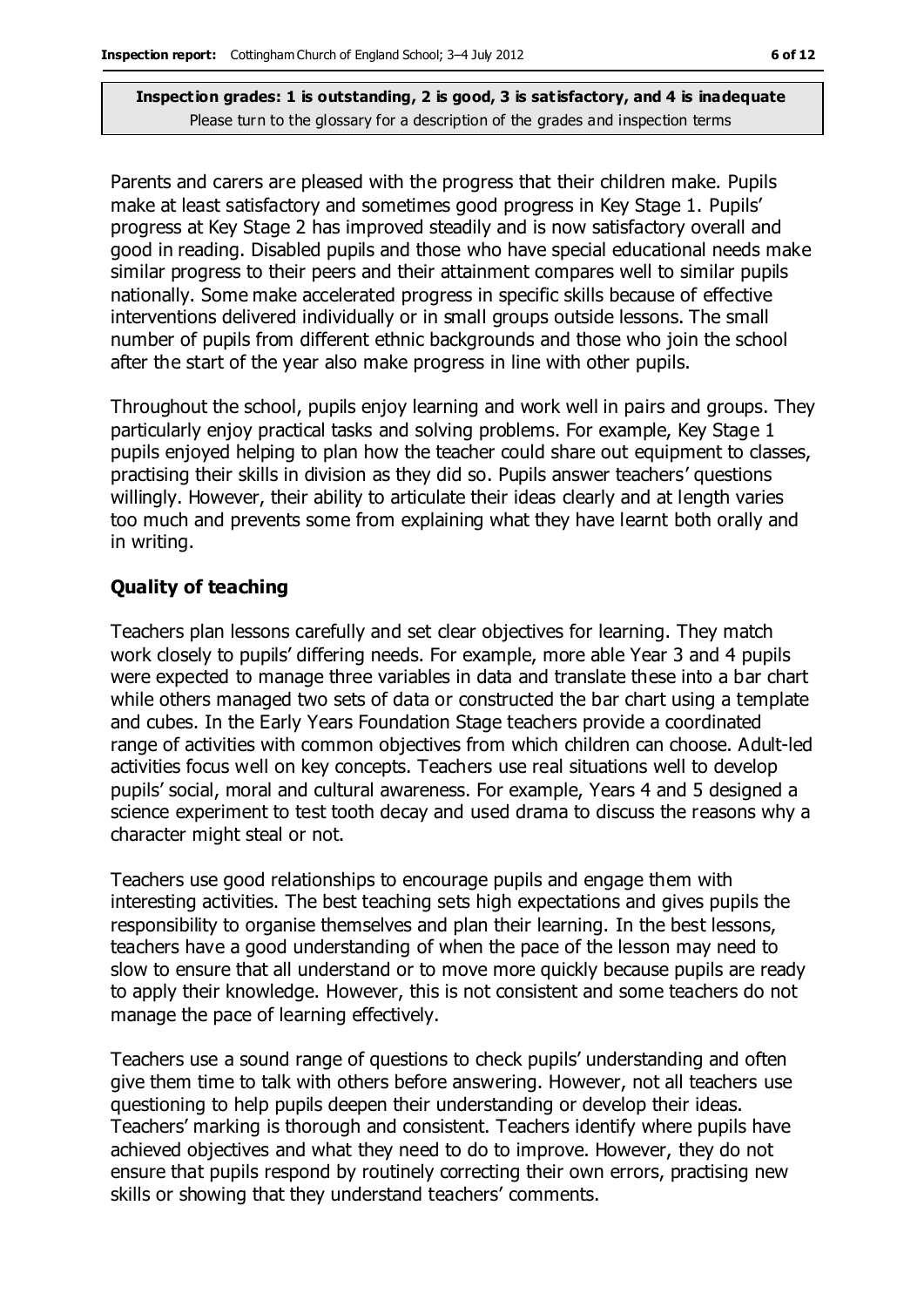Teachers plan structured lessons to improve pupils' reading, ensuring that younger pupils read daily. Well-planned activities challenge older pupils to use their reading skills to improve other aspects of their work, for example, identifying and recording good vocabulary to use in their writing. However, there are insufficient planned opportunities for pupils to practise their writing skills in other subjects. Disabled pupils and those who have special educational needs receive effective support in class, often working with an adult and using different approaches to secure understanding. Well-planned interventions have contributed to these pupils' improved progress with some increasing their reading skill by one level in a year.

#### **Behaviour and safety of pupils**

Parents and carers were very positive about behaviour in the school and had great confidence in the way staff dealt with any concerns they raised. Pupils said that their lessons were not affected by poor behaviour and that they felt safe in school. Inspection evidence, including school records, show that pupils typically behave well in lessons and as they move around the school. They are encouraged to take on responsibility and even younger pupils act as door monitors to ease movement to and from the hall. Older pupils act as playground buddies, helping to share out equipment and stimulate play. They have a mature sense of building relationships and explained how they had reported an incident to a teacher because it made them feel uncomfortable.

Pupils have a good understanding of different types of bullying and could explain physical, emotional, prejudice-based and cyber bullying. They understand the difference between bullying and friendship issues. They are clear about the school's expectations. They said that there were very few incidents of bullying in the school but that if anything was reported it was dealt with quickly and effectively.

Pupils' attendance is above average and there are few pupils who are persisten tly absent. Staff monitor these cases regularly and work effectively with parents and carers to bring about improvement. No time is lost for learning as pupils settle quickly when entering classrooms.

#### **Leadership and management**

The headteacher sets a clear vision and high expectations for the school. There is a regular and rigorous system for monitoring performance and evaluating progress. Subject leaders now summarise progress and report to the governing body. Staff and governors have a good understanding of what the school does well and what it needs to develop. The headteacher monitors the quality of teaching closely. She identifies areas for improvement and each teacher has an individual plan which is supported by relevant training and coaching. Consequently, teaching has improved steadily and all is now satisfactory with an increasing proportion that is good. The constant focus on improving teaching, assessing pupils' progress and raising achievement has led to clear improvements in outcomes for pupils so that attainment is average in writing and above average in reading and mathematics. Pupils now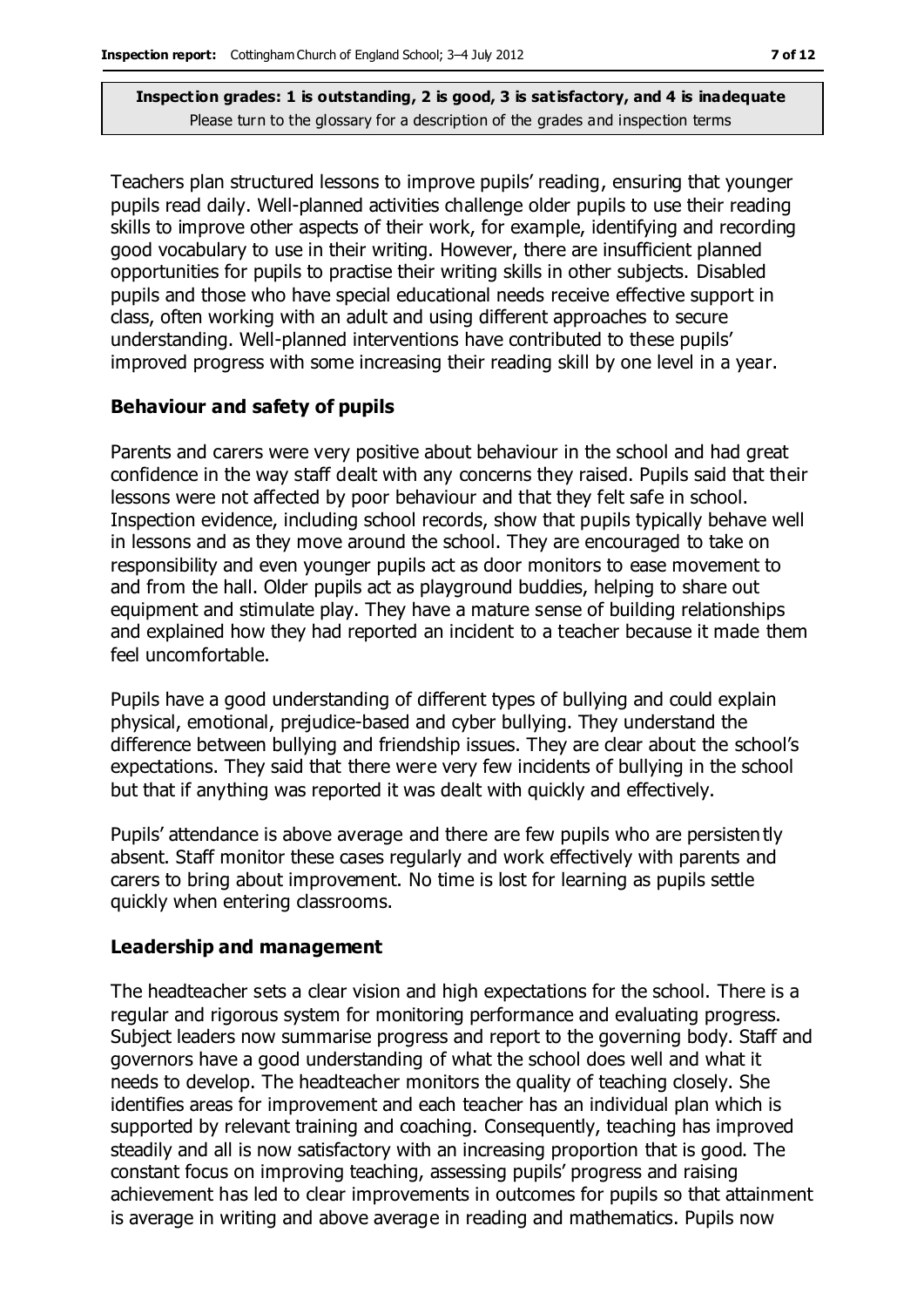make at least satisfactory progress and the school has good capacity to improve further.

The curriculum is broad and balanced. Pupils' basic skills have improved because reading, including phonics, and calculation are now well taught although writing skills lag behind. Themed topics engage pupils' interest well. These are often launched with whole day activities which pupils say they really enjoy, for example exploring the science of sound by making headphones that work. The wide range of clubs, activities, events and trips contribute strongly to pupils' good spiritual, moral, social and cultural development. Parents and carers spoke of the impact that weekly athletics sessions had had on pupils' confidence, leading to the school winning the local competition for the first time in ten years. Pupils spoke enthusiastically of their visit to a Sikh Gurdwara. They recounted important aspects of Sikhism but also showed real awareness of the importance of tolerance and understanding different faiths. The school's strong ethos supports the good relationships amongst pupils and provides good opportunities for reflection and consideration of others.

The governing body ensures that pupils are kept safe and that the requirements for safe recruitment and child protection are in place. Discrimination is not tolerated. Pupils from a range of backgrounds, including disabled pupils and those who have special educational needs, are treated with respect and make similar progress to their peers. Parents and carers are appreciative of teachers' individual responses to their child's needs. They say that they receive good information on their progress.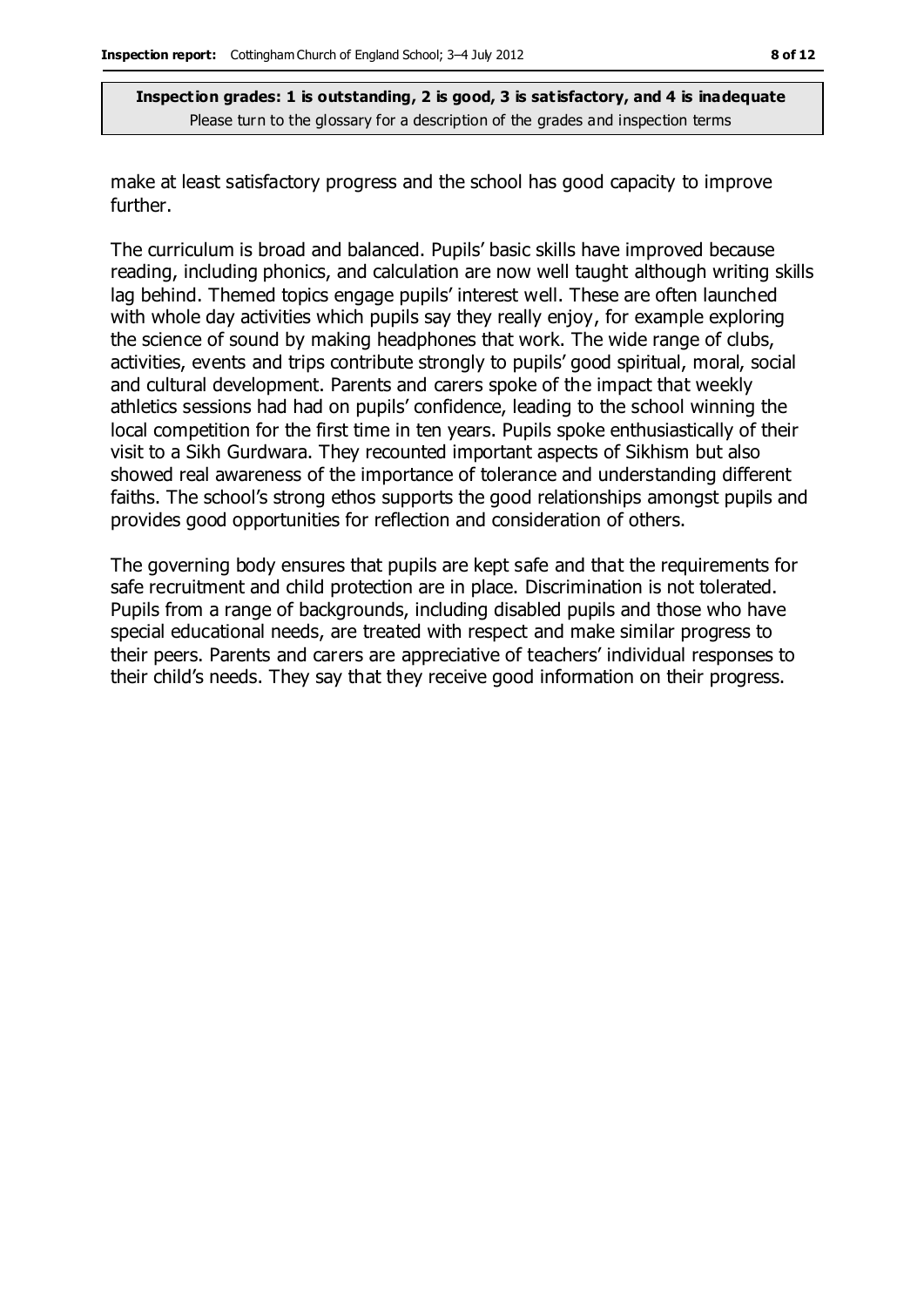# **Glossary**

#### **Grade Judgement Description** Grade  $1$  | Outstanding | These features are highly effective. An outstanding school provides exceptionally well for all its pupils' needs. Grade 2 Good These are very positive features of a school. A school that is good is serving its pupils well. Grade 3  $\parallel$  Satisfactory  $\parallel$  These features are of reasonable quality. A satisfactory school is providing adequately for its pupils. Grade 4  $\parallel$  Inadequate  $\parallel$  These features are not of an acceptable standard. An inadequate school needs to make significant improvement in order to meet the needs of its pupils. Ofsted inspectors will make further visits until it improves.

## **What inspection judgements mean**

## **Overall effectiveness of schools**

|                       | Overall effectiveness judgement (percentage of schools) |      |                     |                   |
|-----------------------|---------------------------------------------------------|------|---------------------|-------------------|
| <b>Type of school</b> | <b>Outstanding</b>                                      | Good | <b>Satisfactory</b> | <b>Inadequate</b> |
| Nursery schools       | 54                                                      | 42   |                     |                   |
| Primary schools       | 14                                                      | 49   | 32                  |                   |
| Secondary             | 20                                                      | 39   | 34                  |                   |
| schools               |                                                         |      |                     |                   |
| Special schools       | 33                                                      | 45   | 20                  |                   |
| Pupil referral        |                                                         | 55   | 28                  |                   |
| units                 |                                                         |      |                     |                   |
| All schools           | 16                                                      |      | 3٠                  |                   |

New school inspection arrangements have been introduced from 1 January 2012. This means that inspectors make judgements that were not made previously.

The data in the table above are for the period 1 September to 31 December 2011 and represent judgements that were made under the school inspection arrangements that were introduced on 1 September 2009. These data are consistent with the latest published official statistics about maintained school inspection outcomes (see [www.ofsted.gov.uk\)](http://www.ofsted.gov.uk/).

The sample of schools inspected during 2010/11 was not representative of all schools nationally, as weaker schools are inspected more frequently than good or outstanding schools.

Primary schools include primary academy converters. Secondary schools include secondary academy converters, sponsor-led academies and city technology colleges. Special schools include special academy converters and non-maintained special schools.

Percentages are rounded and do not always add exactly to 100.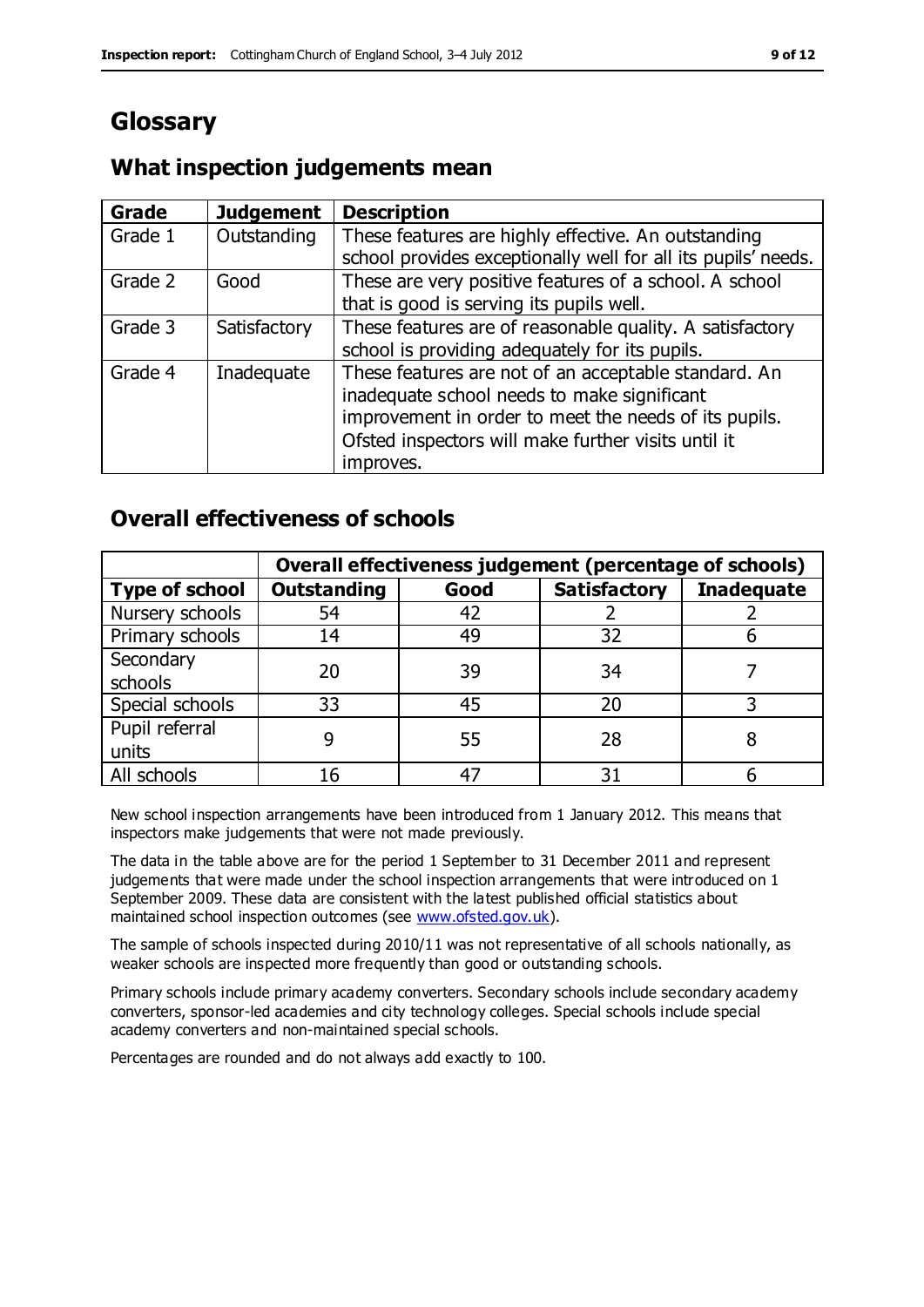# **Common terminology used by inspectors**

| Achievement:               | the progress and success of a pupil in their<br>learning and development taking account of their<br>attainment.                                                                                                        |
|----------------------------|------------------------------------------------------------------------------------------------------------------------------------------------------------------------------------------------------------------------|
| Attainment:                | the standard of the pupils' work shown by test and<br>examination results and in lessons.                                                                                                                              |
| Attendance:                | the regular attendance of pupils at school and in<br>lessons, taking into account the school's efforts to<br>encourage good attendance.                                                                                |
| Behaviour:                 | how well pupils behave in lessons, with emphasis<br>on their attitude to learning. Pupils' punctuality to<br>lessons and their conduct around the school.                                                              |
| Capacity to improve:       | the proven ability of the school to continue<br>improving based on its self-evaluation and what<br>the school has accomplished so far and on the<br>quality of its systems to maintain improvement.                    |
| Floor standards:           | the national minimum expectation of attainment<br>and progression measures.                                                                                                                                            |
| Leadership and management: | the contribution of all the staff with responsibilities,<br>not just the governors and headteacher, to<br>identifying priorities, directing and motivating staff<br>and running the school.                            |
| Learning:                  | how well pupils acquire knowledge, develop their<br>understanding, learn and practise skills and are<br>developing their competence as learners.                                                                       |
| Overall effectiveness:     | inspectors form a judgement on a school's overall<br>effectiveness based on the findings from their<br>inspection of the school.                                                                                       |
| Progress:                  | the rate at which pupils are learning in lessons and<br>over longer periods of time. It is often measured<br>by comparing the pupils' attainment at the end of a<br>key stage with their attainment when they started. |
| Safety:                    | how safe pupils are in school, including in lessons;<br>and their understanding of risks. Pupils' freedom<br>from bullying and harassment. How well the school<br>promotes safety, for example e-learning.             |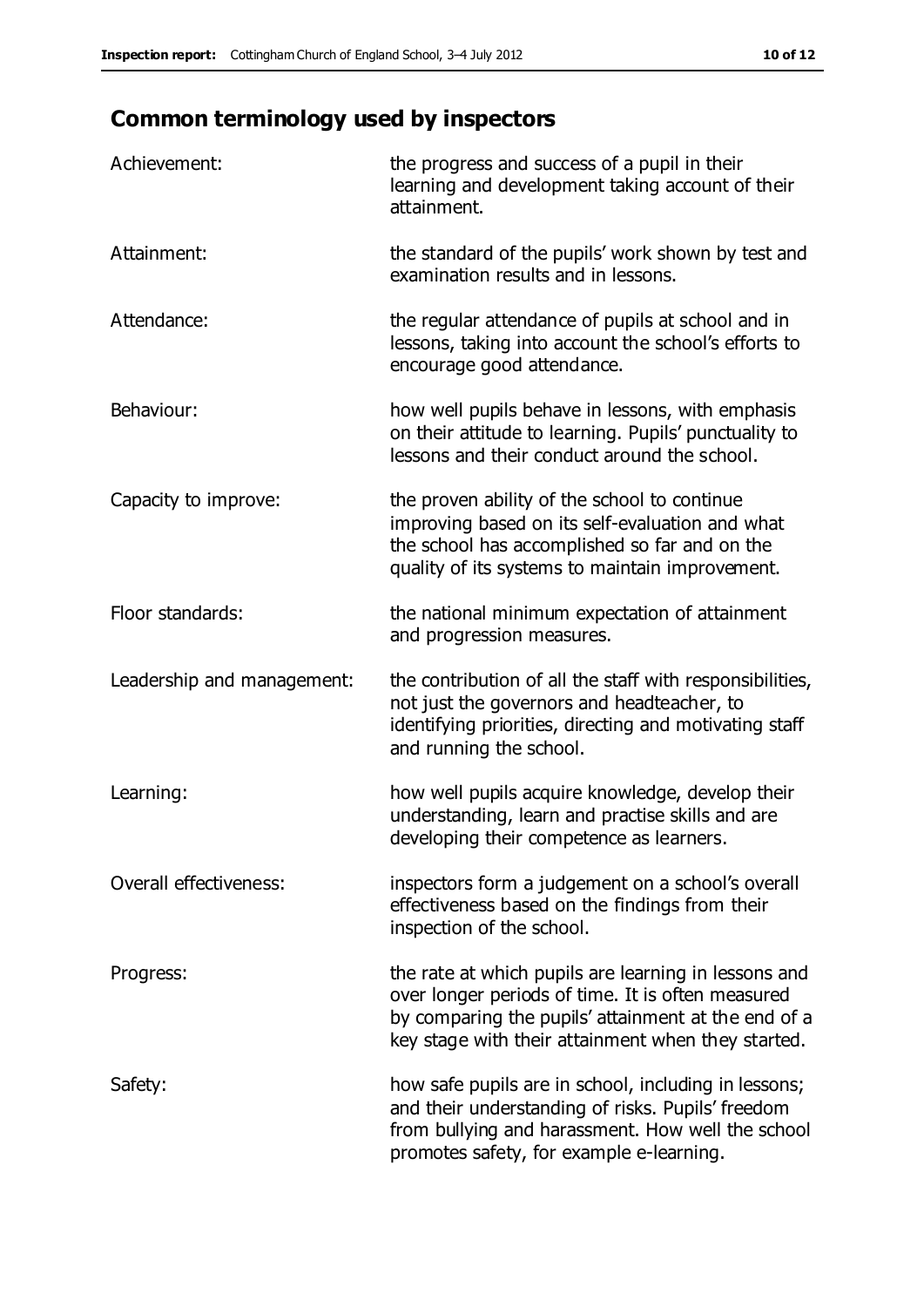#### **This letter is provided for the school, parents and carers to share with their children. It describes Ofsted's main findings from the inspection of their school.**

5 July 2012

Dear Pupils

#### **Inspection of Cottingham Church of England School, Market Harborough, LE16 8XB**

Thank you for the welcome you gave me when I visited your school. I enjoyed talking with you in lessons, meetings and at breaks. Your views helped me find out about the school.

When your school was inspected in October 2010 it was placed in special measures, which means that it had to improve. Your school now gives you a satisfactory education and I have taken it out of special measures. Your achievement in reading and mathematics has improved and is above average. Your writing has also improved and it is now broadly average. You make at least satisfactory progress in lessons. Your teachers plan lessons well and make learning interesting for you. You enjoy the good range of clubs, activities, events and trips provided for you. You behave well and show respect for each other. You say that there is very little bullying and that you feel safe. Your attendance is above average. Your headteacher, with the staff and governors, has set a clear view of what the school should be like, and the actions they have taken have improved your school.

I asked the school to improve some areas of its work. These were to:

- improve your work and progress further, especially in writing and including for children in Reception, by helping you to express your ideas orally, making your handwriting better and giving you more opportunities to write in other subjects
- make teaching good by teachers speeding up or slowing down lessons to match your learning needs, using questions to help you develop your ideas and getting you to follow up their corrections and comments when they mark your work.

You can help by taking care in your presentation, trying to explain your ideas to others clearly and trying hard to improve your writing.

I enjoyed my visit to your school and wish you success in the future.

Yours sincerely

Martin Cragg Her Majesty's Inspector